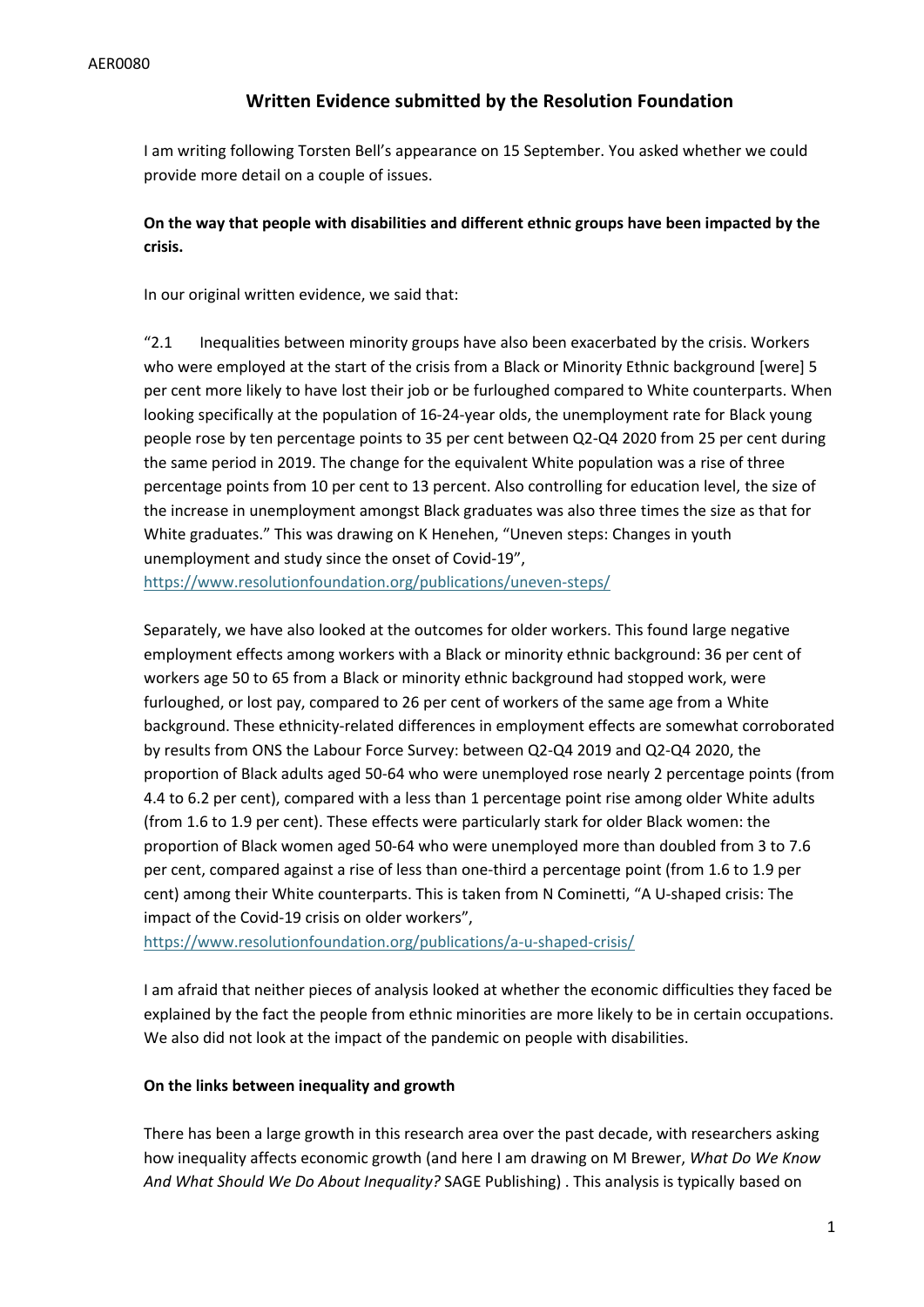## AER0080

looking across countries (or regions within countries) over long periods of time, and seeing what happens to growth after spells of especially high or low inequality. This is statistically challenging, and it has proven hard to assess how strong – and even in what direction – the link is between inequality and economic performance. Research is continuing, and it would be wrong to say that there is an academic consensus.

However, both the Organisation for Economic Co-operation and Development (the OECD) and the International Monetary Fund (the IMF) now conclude that, on average, high levels of inequality in a country lead to periods of lower, and less stable, economic growth in the future, and raise the risk of economic and political crises.

The most recent studies have investigated how the links between inequality and growth might vary across countries. One study suggested that the negative impact of inequality on growth is especially large in the Western hemisphere countries (dominated by South America), considerably smaller in European countries, and almost zero across all developed countries, on average; another found that higher inequality was bad for economic growth except in the poorest countries, where it stimulated growth. The IMF estimates that a 1 percentage point fall in the Gini coefficient in the UK could permanently increase growth rates by just under 0.1 percentage points. Similarly, OECD research implies that the UK economy could have grown 20% faster over the 1990–2010 period had inequality remained at its 1985 level, which would mean our economy would now be 6% larger than it is now (although the OECD study probably overstates the negative impact of inequality on growth).

There are a variety of mechanisms behind this:

- High levels of inequality make us unwell, less trusting, more selfish, and so on the Pickett and Wilkinson argument – and so of these will directly weaken the performance of our economy.
- Evidence suggests that more unequal economies are more sensitive to the economic cycle. And note that there is a vicious circle here: economic instability, in general, will worsen inequality, because the rich are much more likely to have resources which they can fall back on in tough times, which leads to greater instability in future.
- There may also be a link from economic inequality to politics and policy: increased inequality might lead to political instability or a lack of social consensus – the feeling that 'we are all in it together'. This in turn might mean that countries spend less on universal public services, or invest less in physical infrastructure or in their citizens' education and skills than they otherwise would, or be less likely to take difficult decisions when hit by crises. All of these could lower future economic growth.
- Because the rich tend to save more of the income than the poor, an increased fraction of the economy going to the rich would (all things equal) reduce domestic consumption, one of the drivers of growth.
- Joseph Stiglitz, a very vocal critic of inequality, is especially critical of the harmful influence of the very rich on economic, political and cultural life in the United States. Part of his argument is that those who are receiving very high incomes find it more worthwhile to use the political system to protect their economic position than they do to innovate or generate value for the rest of society.